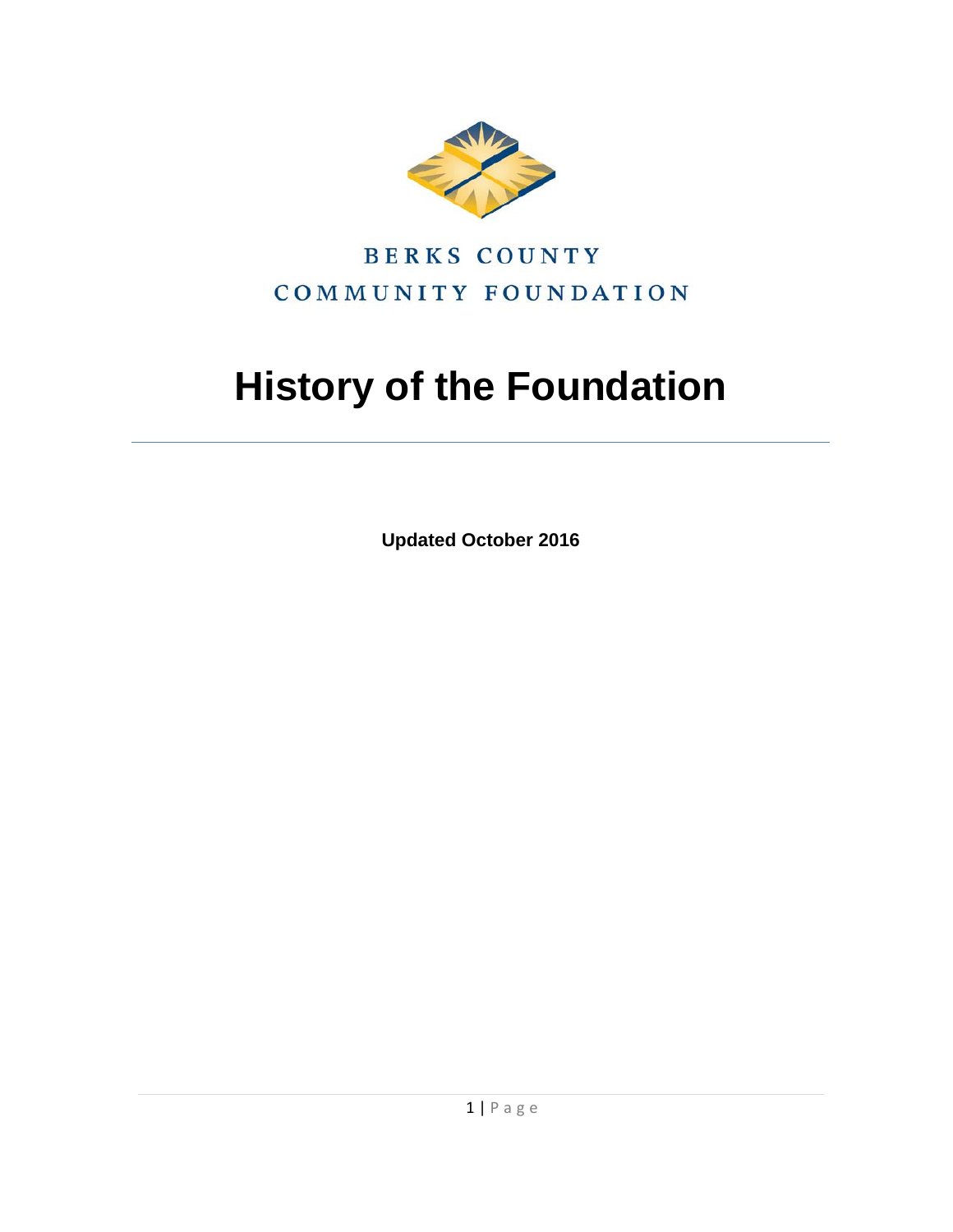# **History of Berks County Community Foundation**

Berks County Community Foundation administers hundreds of funds and has assets of more than \$60 million.

But more than two decades ago, a group of Berks County leaders was figuring out what exactly a community foundation does. How would it work? What role would it play in the community?

The Council on Foundations defines community foundations as tax-exempt public charities serving thousands of people who share a common interest — improving the quality of life in their area.

Foundations invest and administer charitable funds established by people who want to help their region meet the unique challenges it faces. Volunteer boards made up of individuals who are interested in identifying those challenges oversee the foundations.

But community foundations do much more than administer funds. They also identify emerging issues and use their resources to assert an important leadership role in their communities.

In the early 1990s, Berks County had no such organization. But that was about to change.

#### **The Beginning**

Hildegard "Boots" Ryals, a member of the board of the Wyomissing Foundation, also served on the board of a community foundation in North Carolina. She asked the Wyomissing Foundation's board of directors why Berks County didn't have a community foundation. The Wyomissing Foundation's board was intrigued, and began to look into it.

Wyomissing Foundation volunteer Alfred Hemmerich was excited by the idea. He took it upon himself to explore how a community foundation worked and whether or not it would be possible to start one in Berks County.

"Alfred was a big man, as well as an energetic man," said J. William Widing III, who served as the Community Foundation's attorney when it was created and is currently its board chairman. "He was motivated by a vision, he was committed to it, and he pursued it with as much energy as I've seen anybody pursue anything."

Hemmerich knew he couldn't set up a foundation on his own. He employed the help of Eugene Struckhoff, a former president of the Council on Foundations. Hemmerich also relied on a steering committee made up of Widing and other community members who were interested in forming a community foundation in Berks County.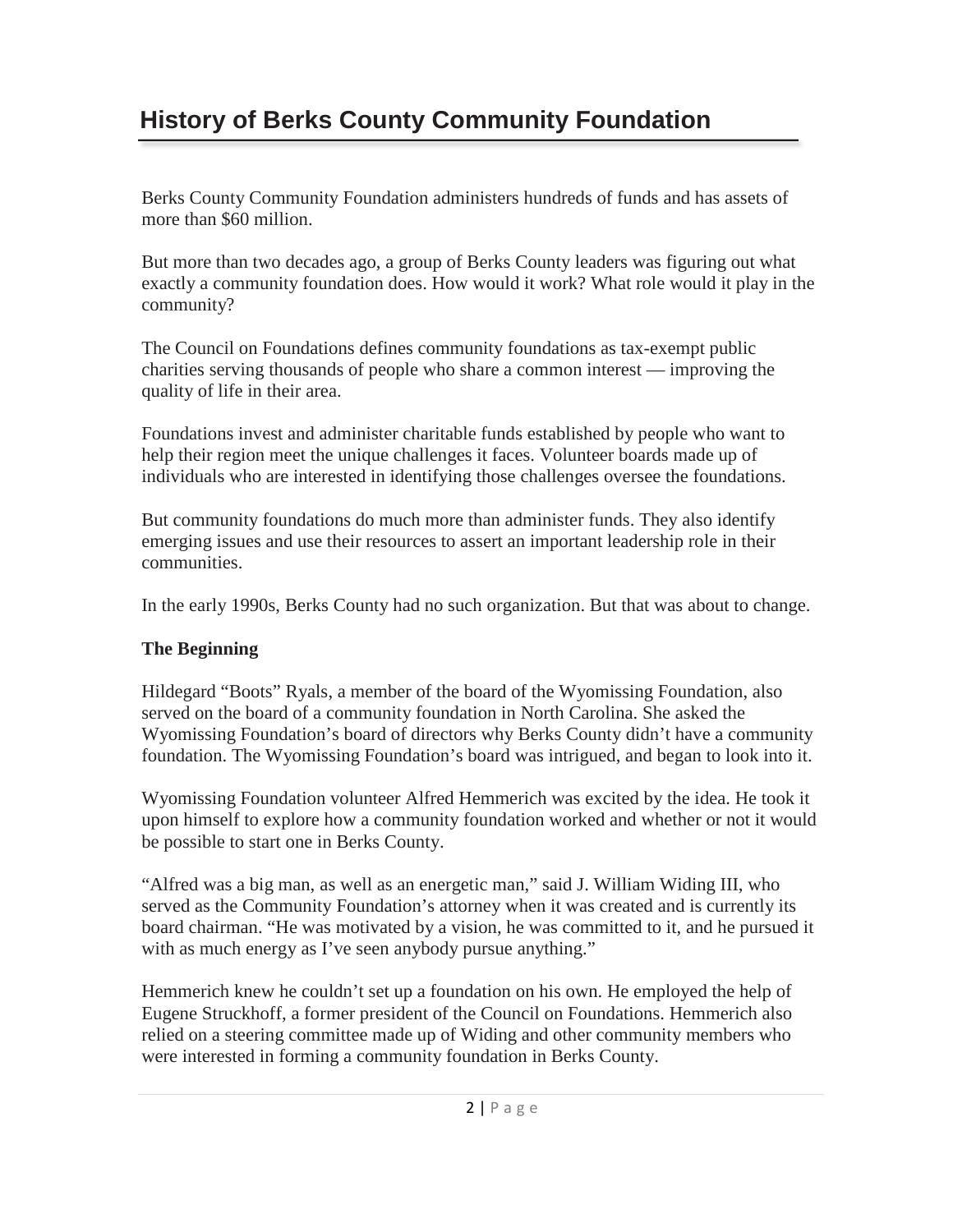

*Alfred Hemmerich*

The late Sidney Kline, a former board member, once said Hemmerich's enthusiasm alone was enough to convince many people to join him.

"If Alfred asked you to get involved with something, you did it. Most people did," he said.

Berks County Community Foundation's articles of incorporation were filed June 7, 1994.

Ten incorporators — all members of the steering committee — signed the document: Thomas A. Beaver, Nancy V. Giles, Alfred G. Hemmerich, Sidney D. Kline, Karen A. Rightmire, June A. Roedel, William K. Runyeon, David L. Thun, Donald van Roden and J. William Widing III.

"The original vision was to establish a place where people could develop a foundation with some donor-advised funds, rather than developing their own personal family foundations," said original board member Karen Rightmire. "So it was a really easy, good way for people who wanted to make gifts in perpetuity, or to make charitable gifts, to do it through the foundation."

Many of the Community Foundation's first board members were also on the board of the Wyomissing Foundation, including Tom Beaver, who said the Wyomissing Foundation's willingness to give the young community foundation \$1 million in initial operating funds was a pivotal moment.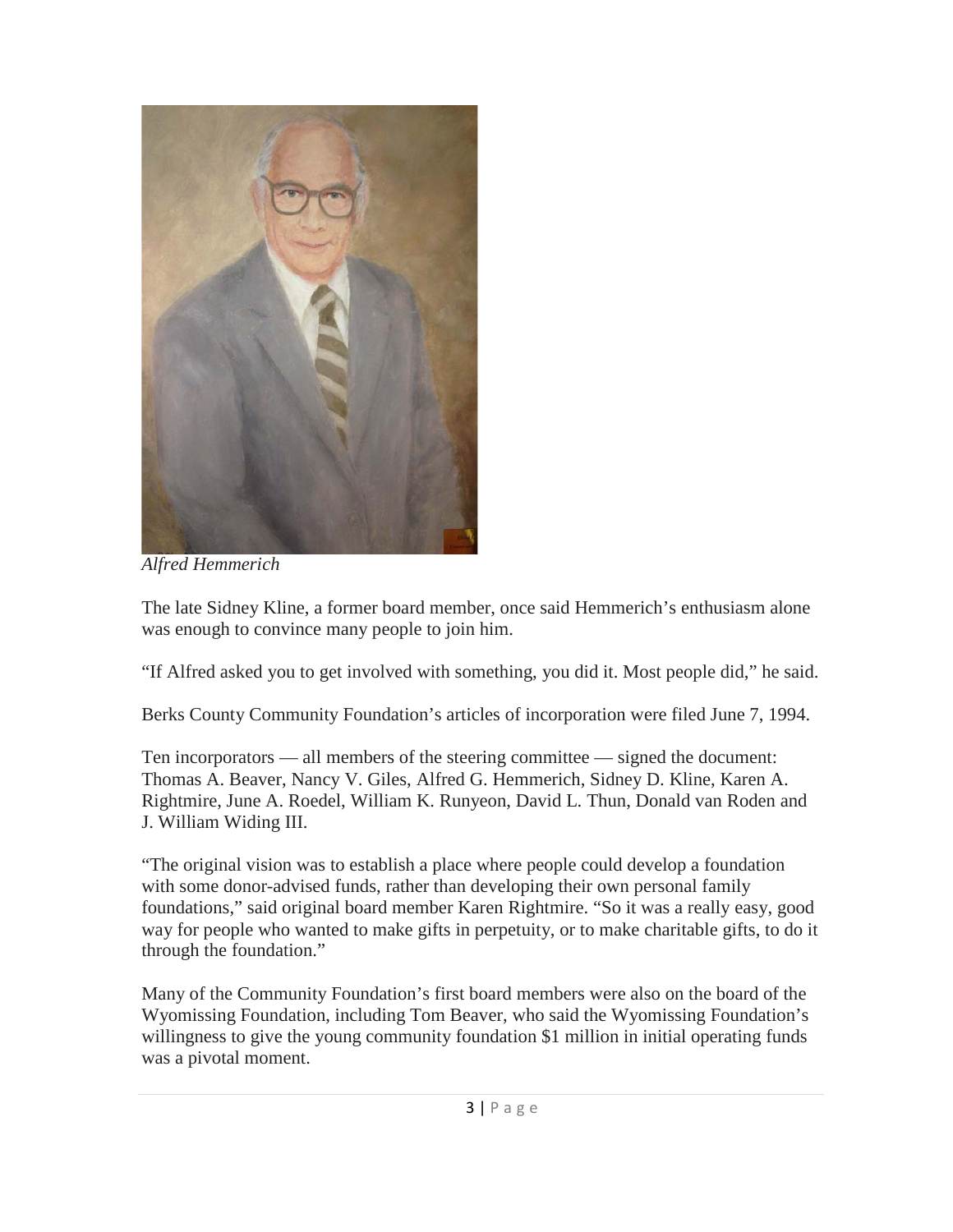The Wyomissing Foundation wasn't the only group helping the Community Foundation get on its feet. The United Way of Berks County incubated the Community Foundation, said Rightmire, who is now retired as president of the United Way of Berks County.

"The (Community) Foundation's staff lived in our offices for more than two years until they were ready to afford a space," she said.



*In 1995, Berks County Community Foundation was being incubated in the offices of the United Way of Berks County. In the front row left, Community Foundation President Kevin K. Murphy is far outnumbered by United Way employees.*

Rightmire said she was interested in being involved in the foundation because it had some of the same goals as the United Way, and she thought the two groups could get more done if they worked together.

Though the fledgling foundation received help from other groups, it needed to attract more money if it was going to start building a significant endowment fund.

A team of people approached corporations, banks and other resources in the area, and explained to them what the Community Foundation was and what its goals were, and solicited seed money from them to build up the foundation's corpus, former board member Donald van Roden said.

"They weren't large sums... but they were meaningful, and it was amazing how many of these organizations were willing to participate," he said.

Alfred Hemmerich passed away in 1999, but his legacy lives on through the foundation he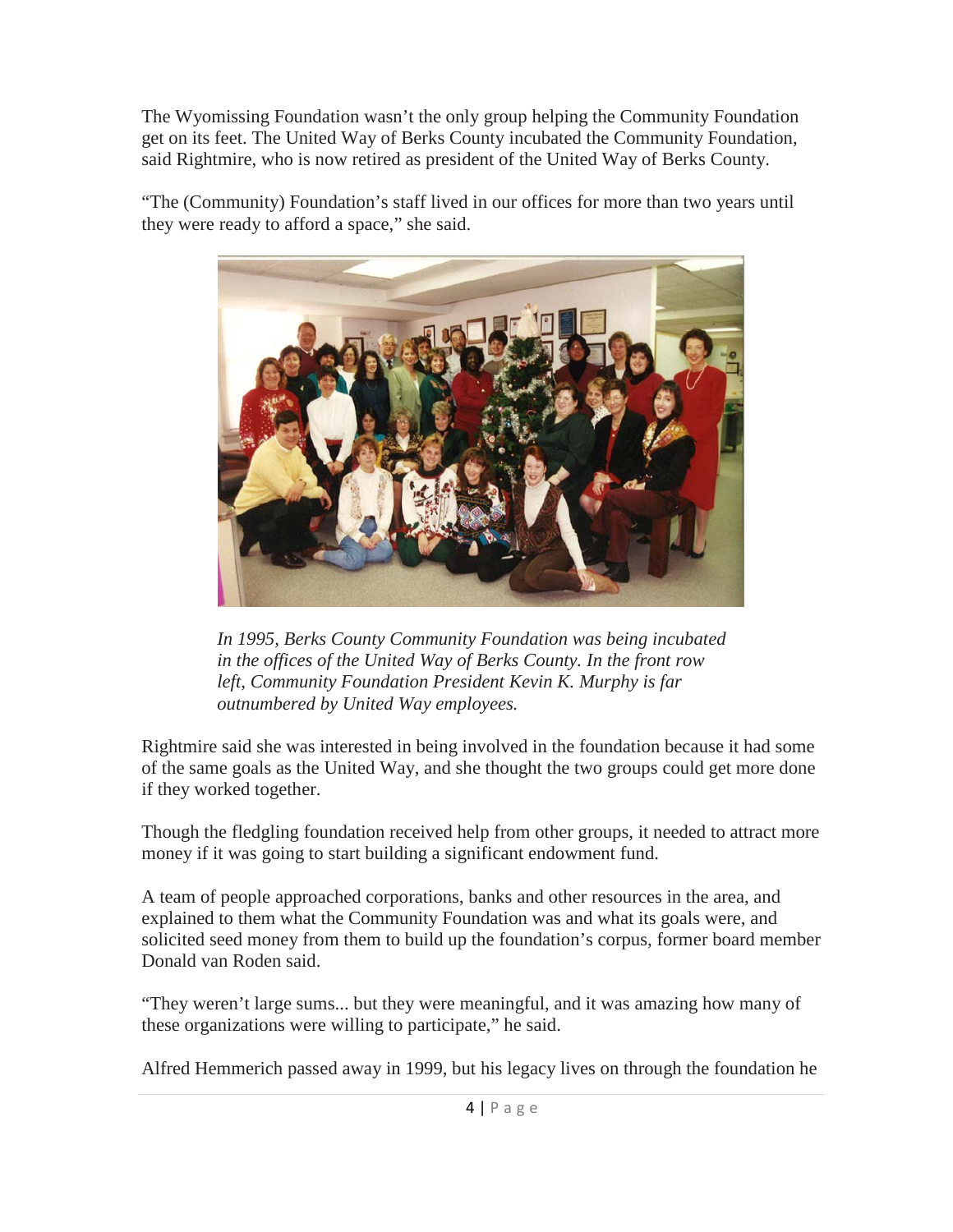worked so hard to create.

"I think he would be very proud of what has been accomplished, and justifiably so," said Kline.

One of the first important decisions the Community Foundation's board of directors made was hiring a president for the organization.

#### **The Foundation's President**

When he accepted the job of Berks County Community Foundation president in 1994, Kevin K. Murphy thought he would work at the foundation for a couple of years and then move on.

But two decades later, his passion for philanthropy has never been stronger. Murphy cites the foundation's ability to go beyond grantmaking and make a major impact on local issues as the cause of his maintained interest.

"I think what we didn't anticipate was the extent to which community foundations all across the country, really all across the world, would be thrust into leadership roles in their communities," Murphy said.

After interviewing him, Alfred Hemmerich immediately liked Murphy for the job.

"A key moment was when we hired Kevin Murphy," said Sidney Kline. "It had to be somebody like Kevin, who had a vision for fundraising, helping guide agencies, seeing the needs of a community, and knowing where the best places for the use of the money would be."

But Murphy credits his wife as the reason people were so keen to have him come on board.

"The folks who ran the foundation were very fond of my wife, who was the director of development at the Penn State Berks campus," Murphy said. "They were very eager to keep her in the community and eager to find me a job working in this community so that we would be more rooted here."

Hemmerich pursued Murphy tirelessly, and though Murphy said the idea sounded "a little wacky" to him in the beginning, he became impressed by the passion and commitment displayed by everyone involved with the foundation.

# **Making a Difference**

With more than 300 charitable funds, and about \$3 million in grants distributed every year, the Community Foundation finds itself involved in all kinds of causes. From funds pertaining to youth and environmental issues to health and downtown revitalization, the foundation is associated with almost every sector of life in Berks County.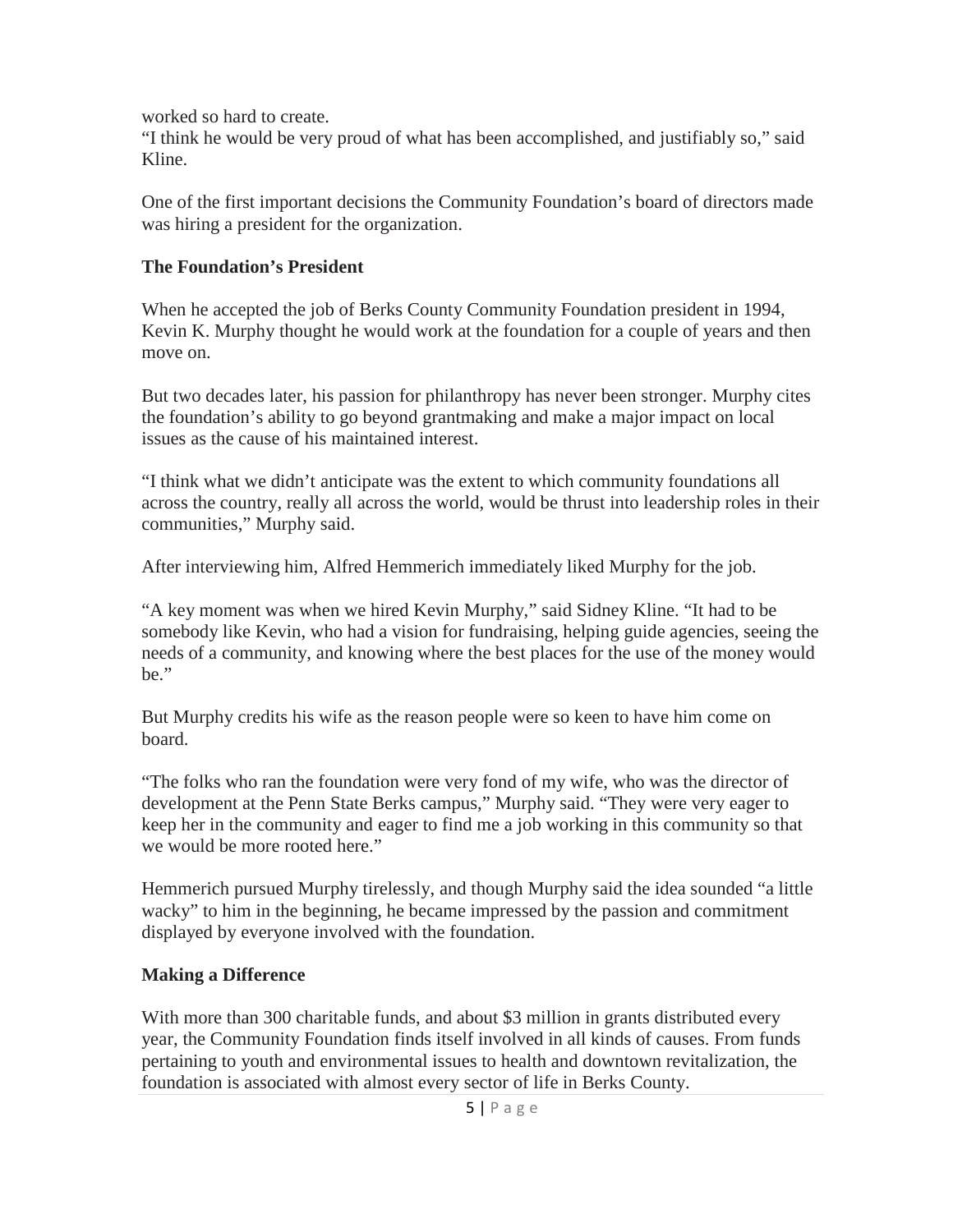"I think the project that we've done that's attracted the most national attention has been the work that we did in helping the community start to really effectively preserve farmland," Murphy said.

In 1998, Berks County residents were worried about protecting the farmland that is integral to the way they think about Berks County.

"If you ask people what they love about Berks County, they'll say, 'You can be in the city and then 10 minutes later you can be driving around in the rolling farmlands and see the great vistas, and visit the farm stands,'" Murphy said. "So there were a lot of groups trying to figure out how to preserve that land."



*A Berks County farm*

But the groups had different goals and priorities. One of the biggest hurdles was getting them to come up with cohesive objectives for farmland preservation, Murphy said. Using a grant of about \$4,000, the foundation brought in a consultant who worked with the groups until they had developed one goal, which was to preserve 200,000 acres of farmland.

At that time, the county was spending about \$1 million a year to buy conservation easements – guarantees from farmers that their land would never be developed.

"One million a year was sort of like trying to bail out the ocean with a Dixie cup," said Murphy. "It was woefully insignificant and there was not much chance that we were going to succeed in this before the developers had developed everything in sight."

Murphy encouraged county commissioners to use the \$1 million to borrow money so they could start buying more conservation easements before more land was developed. By the end of the year, the commissioners floated a \$35 million bond issue that, with matching grants from the state, led to about \$50 million being spent on farmland conservation in Berks County over a five-year period. At the end of that period, the Community Foundation reconvened the interested parties. They re-evaluated their goals, and another \$35 million bond was floated with matching state grants.

"A \$4,000 grant that ultimately triggered about \$100 million in state and federal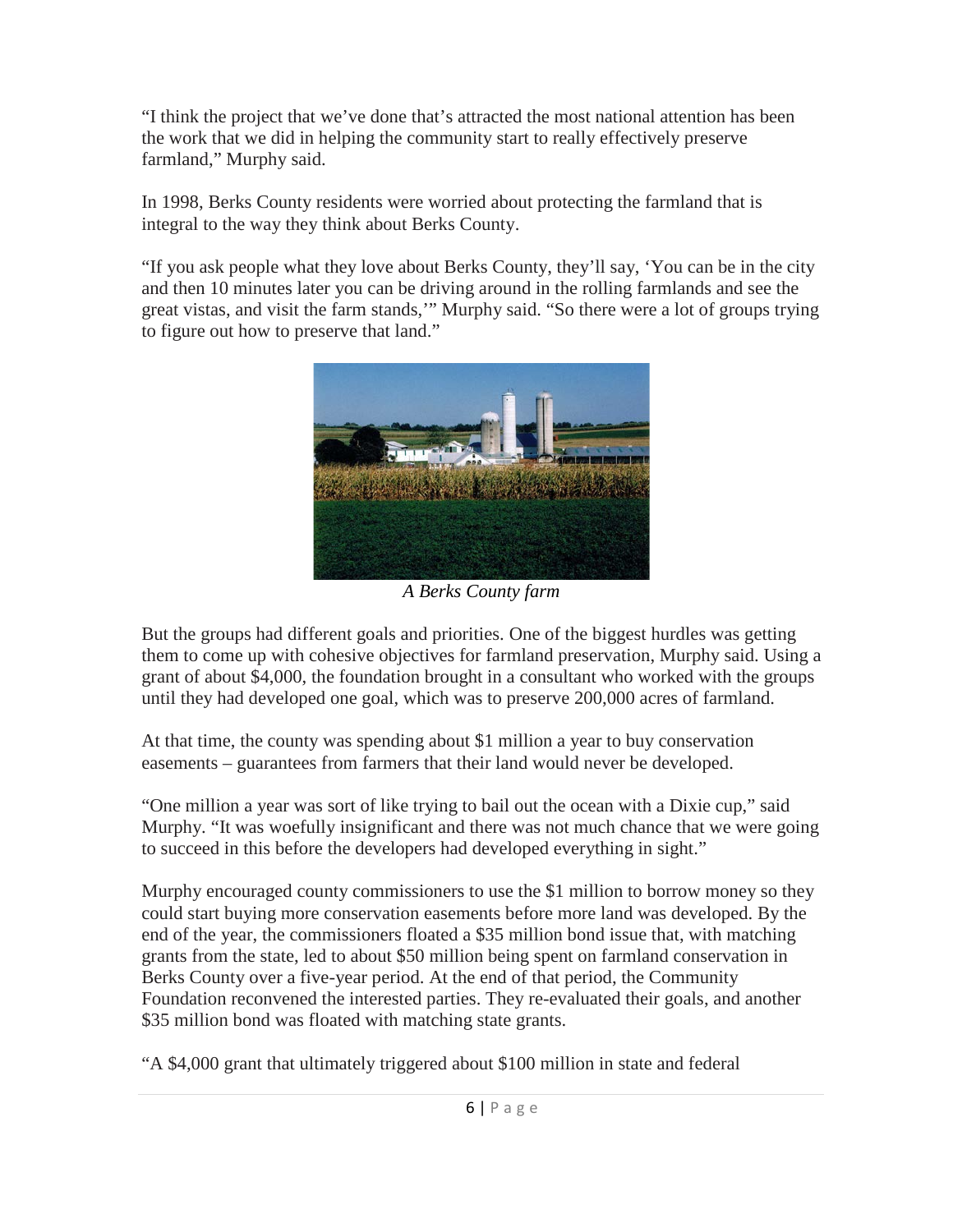investment took us from a community that was in danger of losing its farmland to one that will always have it," Murphy said. "I think that's an example of where a grant has had a huge impact."

Farmland isn't the only aspect of Berks County's environment that the foundation is concerned about. Being on the forefront of the environmental preservation efforts being made by the county and the state is very important to the foundation. Through the Metropolitan Edison Company Sustainable Energy (Met Ed) Fund, the Community Foundation has been on the forefront of the implementation of wind-generated energy in Pennsylvania.

The Community Foundation has also made the health of Berks County residents a top priority. Using money from Community General Hospital, which transferred its foundation to the Community Foundation after it closed in 1997, the Community Foundation commissioned a study of the health of people living in Berks County. Because of that study, the foundation has been able to pinpoint health concerns and react to them. Programs spawned from that study include funding a health clinic, promotion of early prenatal care for pregnant women and a program designed to combat obesity by encouraging children to exercise and learn about proper nutrition.

The revitalization of the City of Reading has been important to the Community Foundation since its inception, too. "It's important for people to realize that an attractive downtown area is not an amenity," Murphy said. "It's a necessity if you want to attract young people to the community and keep up with nationwide trends."

"The pendulum in this country has begun to swing away from suburban sprawl because young people don't really like strip shopping centers," Murphy said. "They're not quite as enamored with suburban tract housing as their parents were, and they're much more attracted to cool urban spaces."

In 2004, a new board of commissioners and a new mayor were elected. They identified that Reading didn't have a coherent plan for economic development and job creation. They asked the Community Foundation to start the Initiative for a Competitive Greater Reading (ICGR), which sought to discover how Reading's economy would need to change to keep up with changing times.

ICGR was unique because it used data to pinpoint what jobs areas were likely to continue growing and which areas of the county should be focused on, Murphy said.

Penn Avenue, also called the Corridor, was one of the areas ICGR focused on. The corridor leads from Wyomissing to downtown Reading, and when the ICGR group identified it as a portion of the city that needed to be focused on, it affirmed the foundation's belief that a "vibrant urban core" was a prerequisite to attracting jobs that will power the economy in the future, Murphy said.

Though it's too early to judge the results of ICGR, Murphy said there has been wide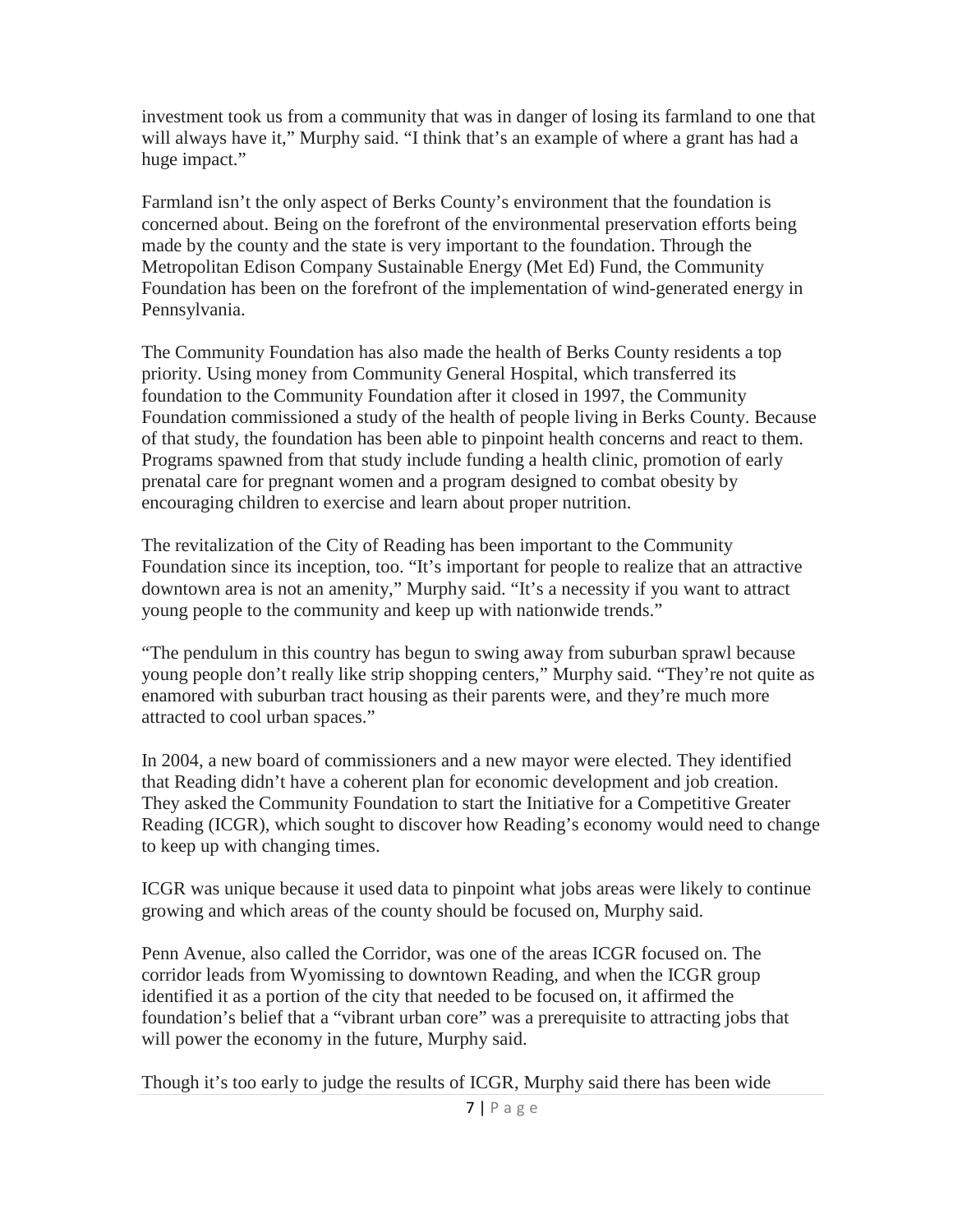community acceptance of the program's goals and ideas, and the fact that the community has started to focus on how to improve its economic development is a victory in and of itself.

The Community Foundation is not immune to controversy. In 2007, Berks County District Attorney Mark C. Baldwin gave \$1 million seized from drug dealers to the Community Foundation to start a fund called the Berks County District Attorneys Anti-Drug Fund, which supports enforcement of the state's drug laws.

It was a controversial fund because there were many people who would have rather had the money themselves instead of it coming to the Community Foundation.

In March 2009, the foundation received its largest gift ever from Myrtle B. Quier, former chair of the board of Reading Eagle Company. In her will, Quier bequeathed more than \$10 million to the foundation to create the Hawley and Myrtle Quier Fund. She also donated a significant stake in Reading Eagle Company.

"I thought the contribution from Mrs. Quier was a wonderful example of how the Community Foundation is appreciated, that a person is willing to help perpetuate and do good things in the community through the foundation," said van Roden.

Another important program the Community Foundation sponsors has made it easier for Berks County's young people to get involved with philanthropy.

# **Youth Advisory Committee**

Young Berks Countians looking to get involved in philanthropy have their own oasis within the Community Foundation. The Youth Advisory Committee (YAC) has given teenagers the opportunity to make a difference. Since its inception in 1998, in any given year about 30 Berks County high school students learn the ins and outs of grantmaking, fundraising and volunteerism. YACsters create requests for proposals, go on site visits and then reconvene to discuss how they want to spend their \$15,000 budget. "They have to kind of duke it out amongst themselves about how that money will be allocated," said Murphy.

Jake Fromm, a graduate of Wyomissing High School, had the opportunity to attend a philanthropy conference in Togliatti, Russia through the YAC program. Fromm met with Russian teenagers who were involved in similar youth philanthropy programs.

"It was just really cool. From across the world, these kids were doing the exact same thing, and that really stands out," he said. "I learned that communities all over the world are doing this."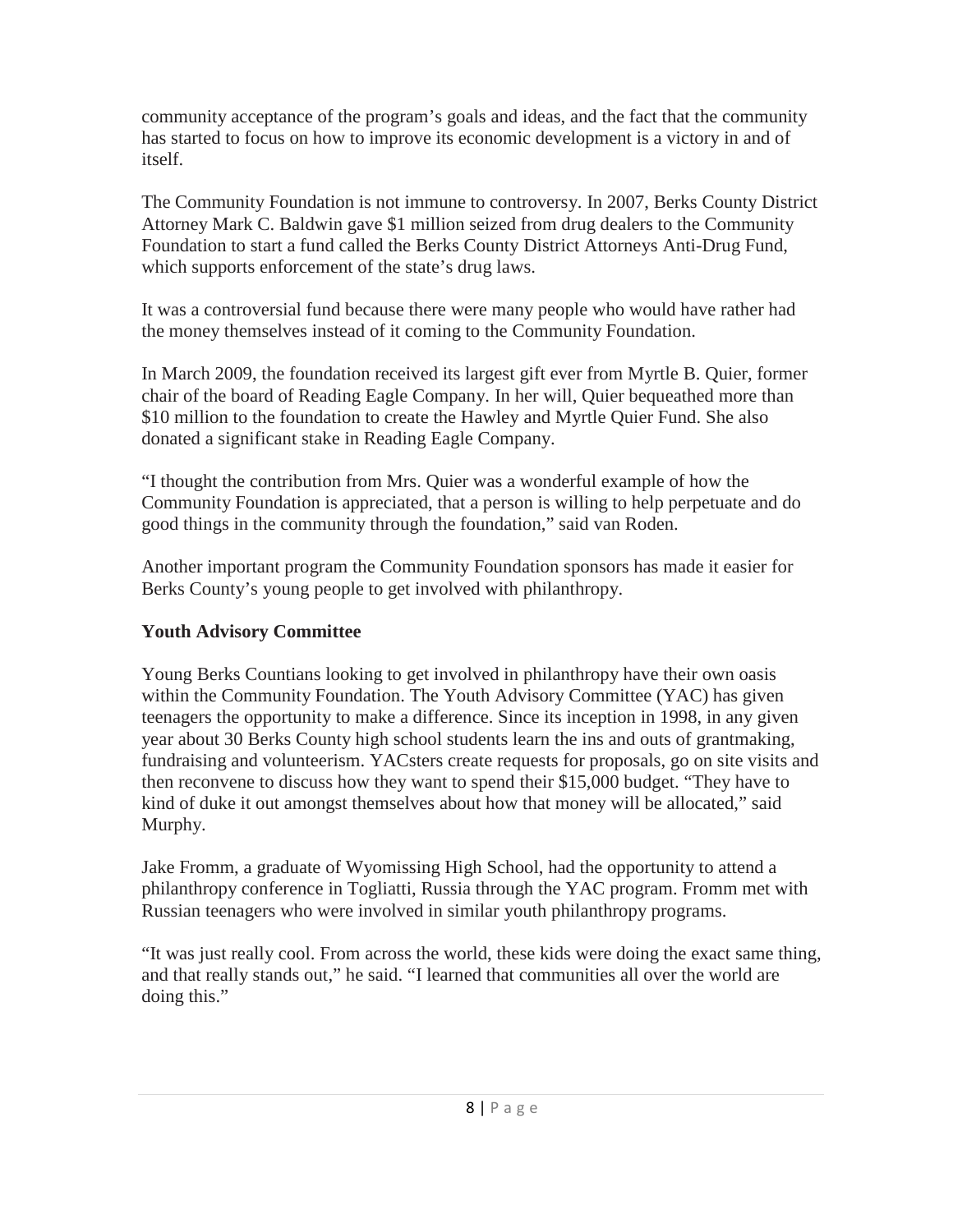

*A 2012 visit to Russia with some YACsters*

The teenagers also do their own fundraising with the hopes of permanently endowing the program. By soliciting members of the community for funds, YACsters have raised over a quarter of a million dollars.

Though YAC began as a small, experimental program, it has turned into "one of the signature programs of this community foundation," Murphy said, adding teenagers bring a lot of energy and a fresh perspective to the Community Foundation.

"The theory here is that we're teaching these kids about community philanthropy and how community works and teaching them the skills of allocating the resources, but I have to say that pretty consistently, year in, year out, we find ourselves learning a lot more from these kids than I think we're teaching them," he said.

"I think someday, the man or woman who's sitting at my desk will probably be a former Berks County Community Foundation YACster," he said.

It isn't just the YACsters who have exchanged ideas internationally.

#### **An International Foundation**

In 2001, Kevin Murphy was invited by the German Marshall Fund to be a fellow in their transcontinental community foundation fellowship program, which was designed to send American community foundation CEOs to Europe and European community foundation CEOs to America to learn from each other.

When Murphy first learned he was going to be one of the fellows, he and his wife were expecting a Western European vacation.

"She was picking out where she wanted to be in Paris," Murphy said, "and I got an e-mail that said, 'Well, we'd like you to go to Togliatti, Russia.'"

Murphy had never heard of Togliatti, an industrial city about 600 miles south of Moscow, which housed Russia's first community foundation, founded in 1998. Though the location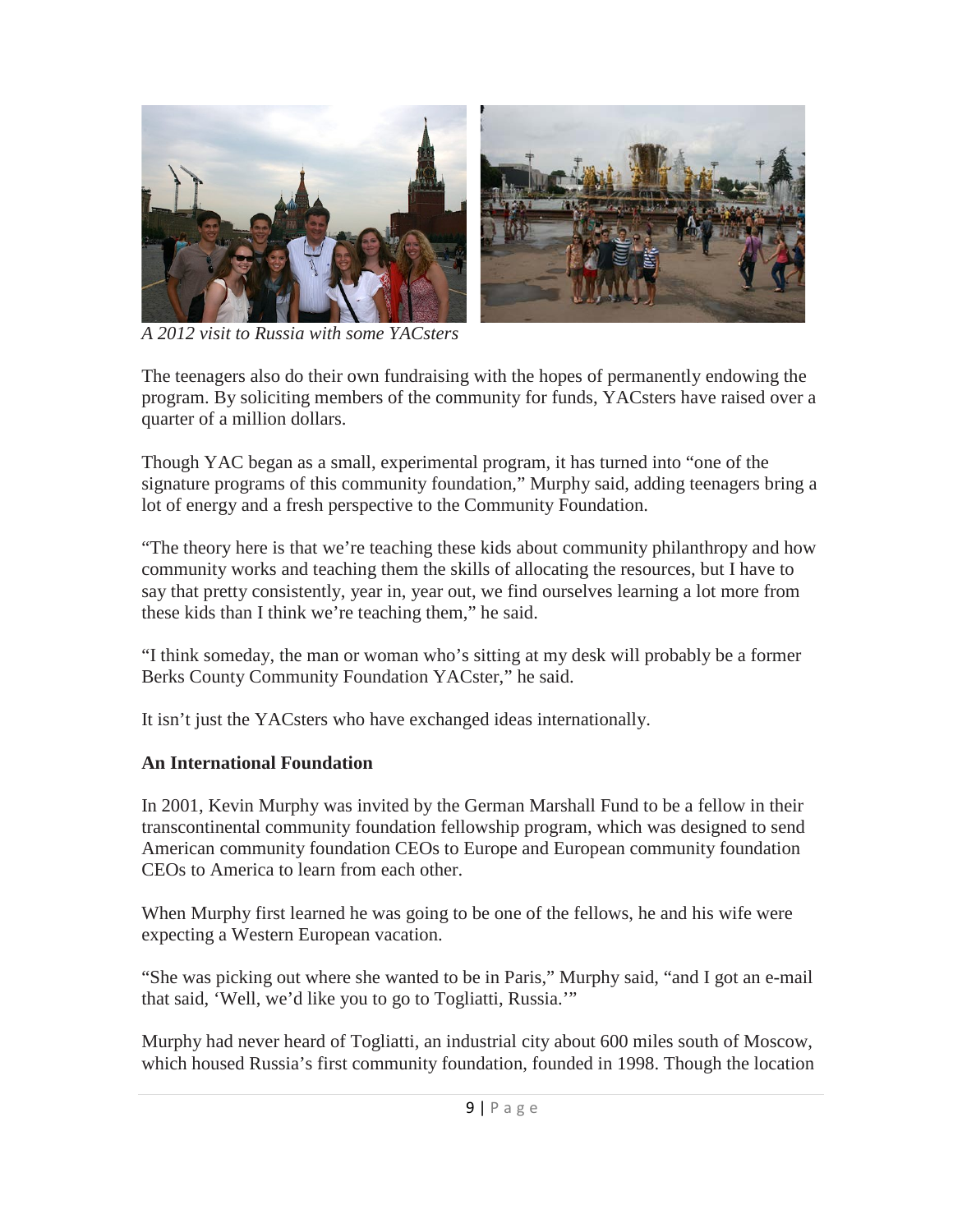wouldn't have been on Murphy's shortlist of desired destinations, Eastern Europe was the area most in need of help in understanding how to create and run a community foundation.

Murphy spent a few weeks with the Russian foundation's staff, giving them his perspective on how best to run a community foundation. But he's learned from the Russians as well.

"To say that I kind of fell in love with their ideas, and I think they became really attached to the way this community foundation had developed, would probably be an understatement," he said, adding there are many ideas this foundation has taken from the Russians that couldn't have germinated in Pennsylvania, and vice versa.

Murphy has seen his Russian counterparts so much since that first visit that he's lost track of the number of times he's visited Togliatti, or they've visited Reading.

Berks County Community Foundation now has relationships with 35 Russian community foundations. Through these relationships, "you understand that Americans are sort of born with doctorates in philanthropy," Murphy said. "We already understand the idea that we should give money back to the community, that we should support our churches, that if there's a challenge facing our community we need to come together and sit and talk about it."

Soviet rule, which ended less than 10 years before the Togliatti Community Foundation was created, restricted Russians from convening to do charitable deeds.

"If there was any place where you could just say there are people who aren't charitable, it would have been Russia," Murphy said. But working with the Russians affirms the idea that philanthropy isn't just an American phenomenon.

Seeing the Russians tap into that need to help one another after it was repressed for more than 70 years shows just how universal philanthropy is, and inspires Murphy to find ways to inspire everyone to contribute to the community, he said.

"When we see somebody in the community who is not engaged in contributing either financially or intellectually to the community, we cannot take the position that it's because there's something wrong or different about them," he said. "We have to understand that it's because we haven't found the way yet that's important and interesting to them."

If environmentally-friendly buildings are important and interesting to you, the Community Foundation's got something you'll want to see.

# **Going Green**

"When we started saying we were going to build a green building, I actually had a college president say to me that he had built a lot of buildings, but he had never started by picking the exterior color," Murphy said.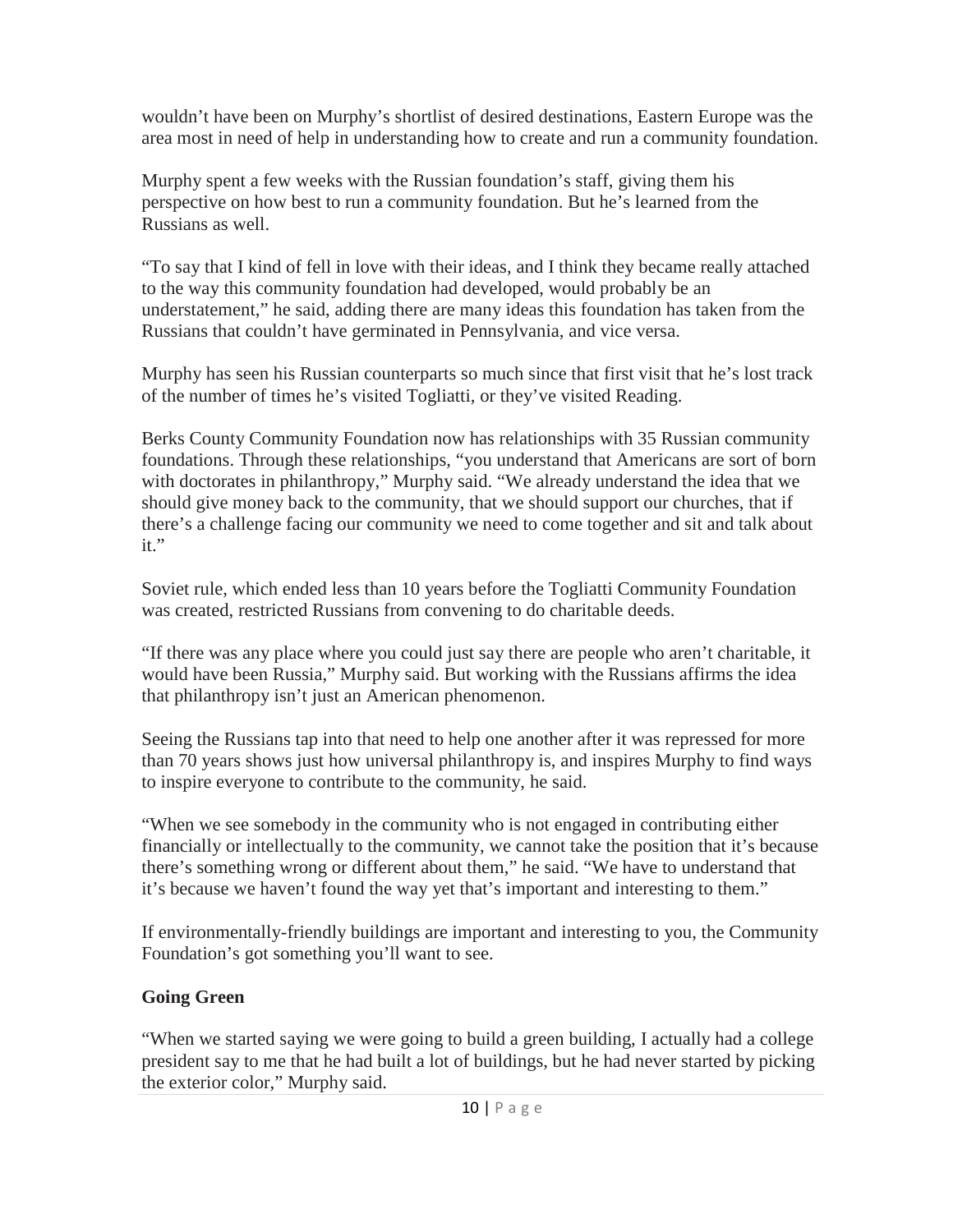But in this case, "green" refers not to the color but to the environmentally-friendly aspects of the Community Foundation's building at 237 Court Street, which opened in 2009.



 *A green roof at the Community Foundation headquarters, at left. The building was dedicated in 2009, at right.*

Since the Community Foundation operates many funds concerning the environment and often advocates for environmentally-friendly measures, it was only natural that its new home should use green technology.

The new building was the first of its kind in the city.

"We said 'Nobody's ever built a green building around here because nobody's ever built a green building around here.' And nobody knows what one looks like and nobody understands the benefits of it," Murphy said.

The novelty of a green building initially elicited mocking from some — "the hippies are building a green building for themselves" — and confusion from others who didn't understand what a green buildings was.

One of the new building's environmentally-friendly features is its ability to catch rainwater that falls on the roof and use it as part of the building's water supply, a move that reduced the building's water use by about 80 percent. The building is also positioned to make the most out of the light streaming into the windows. On a sunny day about 80 percent of the building's light is provided by natural sunlight.

"You could go to some considerable expense to build a combination of walls and windows to keep that sunlight out, and then go buy electricity to create artificial sunlight," Murphy said. "Or you could be smart about letting that sunlight in, and cut down on your electric bill by, in our case, almost half over the course of the year."

#### **Downtown momentum**

Though the Community Foundation has long supported the revitalization of downtown Reading, and specifically Penn Street, that effort has found recent success.